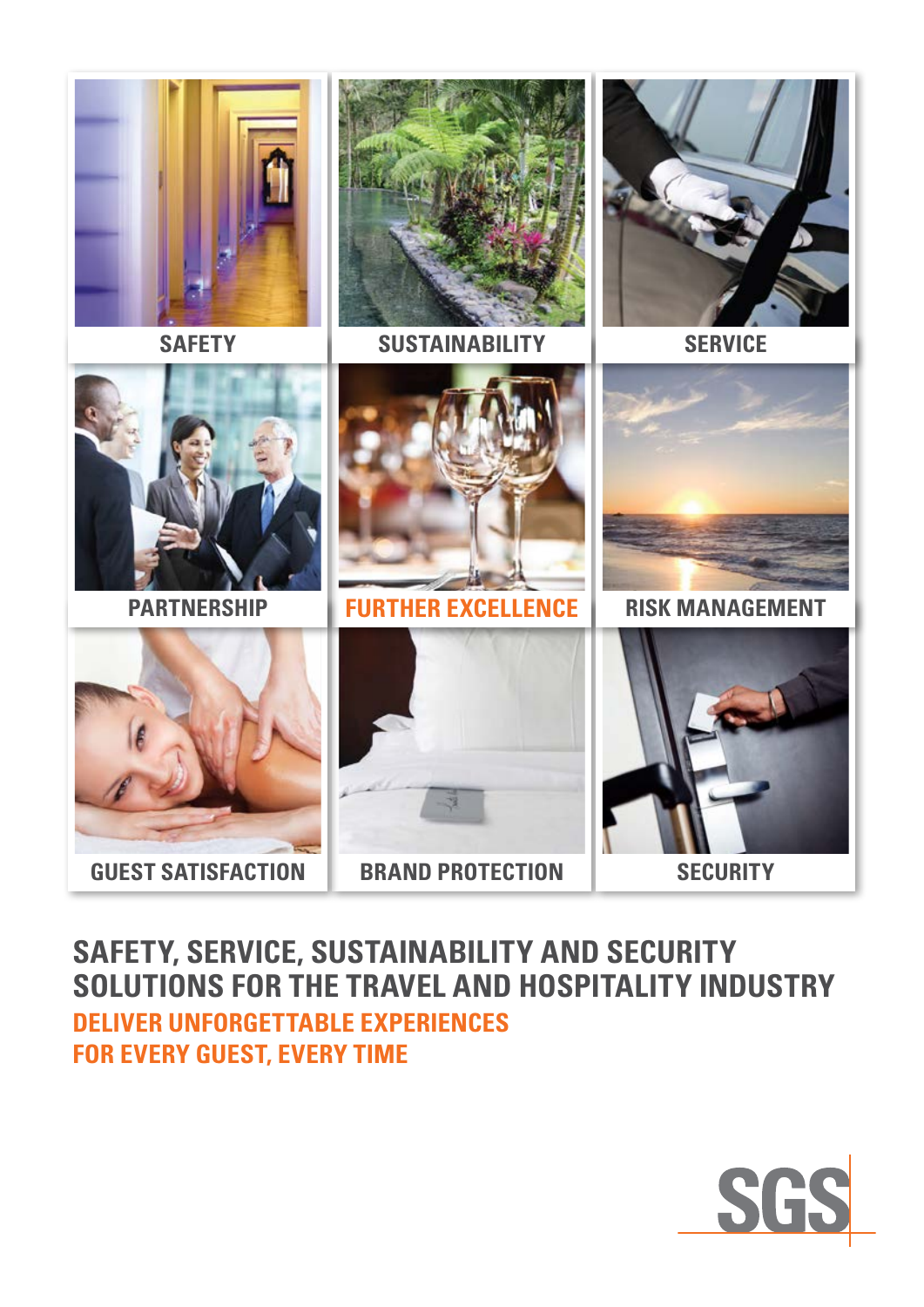# **PARTNER WITH SGS FOR SUPPORT IN DELIVERING SAFETY, SERVICE SUSTAINABILITY AND SECURITY**

It is hard to ignore the growing influence of the more widely travelled and discerning guest. To engage customers and build long-term relationships you need to be sure that every experience, and every review, is great. Whether you represent a hotel chain, hotel or tour operator, or one of the many other companies within the tourism sector, the interactions you have with Leisure, Business or Millennium Travellers must all reinforce the message of excellence in performance, standards and quality. If you are a direct provider or a thirdparty reseller, partner with SGS and be confident to never compromise on safety, sustainability or service.

## **INTEGRATED SOLUTIONS ACROSS THE TRAVEL AND HOSPITALITY SECTOR**

We focus on providing you with comprehensive, integrated solutions for implementing, demonstrating and improving on a best-in-class hospitality experience.

SGS Hospitality Solutions address needs related to:

- Safety
- Sustainability
- **Service**
- **Security**

We combine different methodologies, such as performance assessments, certification, testing, and training into a powerful solution.

## **Safety**

Travellers' safety at all times has to be the number one priority for any hospitality business. Any issues with the management of confidential customer information, food intoxification, water or air contamination as well as infrastructure or security incidents can negatively affecet your brand and operations. Our solutions help reassure travellers that risks have been managed and prove due diligence to insurers. The SGS Hospitality Excellence Programme has been developed to help answer these needs.

## **SUSTAINABILITY**

Sustainability has rapidly become a deciding factor when travellers choose service providers, destination and hotels.

Environmental impacts such as the energy and water used and the approach taken to employee welfare, waste management, and integration with local communities all play a key role in influencing customer and stakeholder perceptions of brand value.

Our solutions allow you to realise operational savings from environmental stewardship and energy efficiency. Our Good Environmental Practices Scheme helps you benchmark sustainability commitments and maintain your brand reputation.

## **SERVICE**

Exceptional satisfaction is the reason many travellers return to the same properties year-on-year. We can assist in motivating employees to exemplify your brand values in every interaction, direct or indirect, with guests. We help monitor and benchmark your service performance to the highest standards.

## **SECURITY**

Security is about managing and minimising the risks of deliberate harm, whether to businesses, property and people - including staff and customers.

Risks vary by location, setting and the current events – particularly in the surrounding environment. In addition, different organisations have different priorities and structures that allocate the responsibility and division of risk management labour to a range of functions.

The SGS 4-phase approach will help promote a proactive and preventive culture, supported by discreet, tailored physical and procedural controls, based on risk-based evidence.



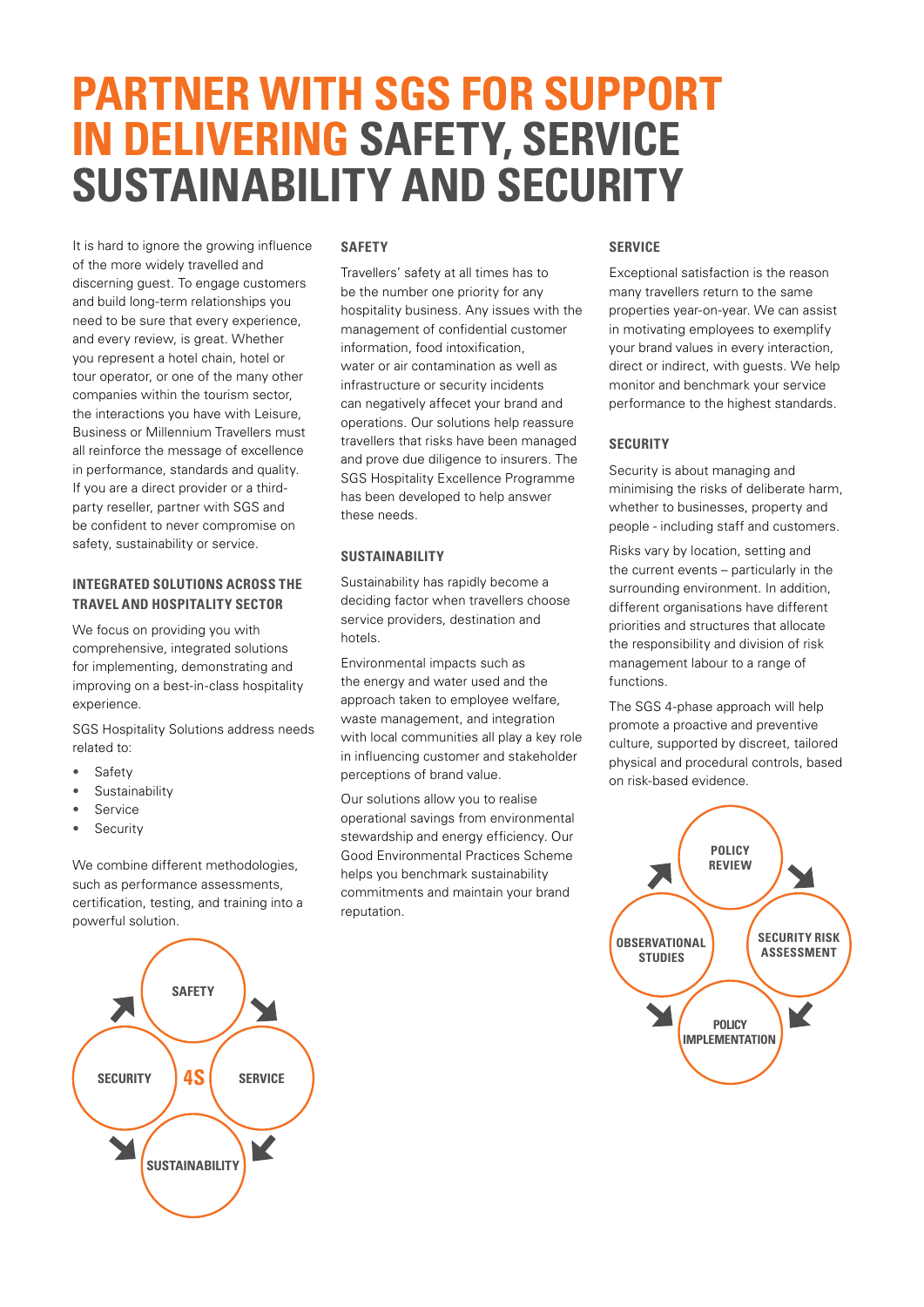## **sgs travel & hospitality: COMPREHENSIVE SOLUTIONS FOR SAFETY, SUSTAINABILITY, SERVICE and security**

## **INTEGRATED SOLUTION CONCEPT**



**Safety**

### **SGS HOSPITALITY EXCELLENCE PROGRAMME**



- Food Safety Audit
- Water Safety Audit
- Building Safety/ Housekeeping Audit

## **PERFORMANCE ASSESSMENT**

- HACCP Implementation
- Legionella Risk Assessment
- [Good Spa Practices Audit](http://www.sgs.com/en/Sustainability/Facilities-and-Production/Infrastructure-Building-Services/Hospitality-Services/Good-Spa-Practices.aspx)
- Inspections (i.e. material/regulatory)
- Occupational Hygiene Audit
- Health and Safety Compliance Audit

## **CERTIFICATION**

- [Good Manufacturing Practice \(GMP\)](http://www.sgs.com/en/Agriculture-Food/Food/Processors-and-Suppliers/Other-Food-Certification/Good-Manufacturing-Practice-GMP-Certification.aspx)
- [Hazard Analysis and Critical Control](http://www.sgs.com/en/Agriculture-Food/Food/Processors-and-Suppliers/Other-Food-Certification/HACCP-Certification.aspx)  [Points \(HACCP\)](http://www.sgs.com/en/Agriculture-Food/Food/Processors-and-Suppliers/Other-Food-Certification/HACCP-Certification.aspx)
- [Food Safety Management](http://www.sgs.com/en/Agriculture-Food/Food/Processors-and-Suppliers/Other-Food-Certification/ISO-22000.aspx) [\(ISO 22000\)](http://www.sgs.com/en/Agriculture-Food/Food/Processors-and-Suppliers/Other-Food-Certification/ISO-22000.aspx)
- [Occupational Health and Safety](http://www.sgs.com/en/Health-Safety/Quality-Health-Safety-and-Environment/Health-and-Safety/Health-Safety-and-Environment-Management/OHSAS-18001-Occupational-Health-and-Safety-Management-Systems.aspx)  [Management \(OHSAS 18001\)](http://www.sgs.com/en/Health-Safety/Quality-Health-Safety-and-Environment/Health-and-Safety/Health-Safety-and-Environment-Management/OHSAS-18001-Occupational-Health-and-Safety-Management-Systems.aspx)
- **Information Security Management** [\(ISO 27001\)](http://www.sgs.com/en/Risk-Management/Quality-Security-and-Business-Continuity/Quality/Information-Security-Management/ISO-27001-2013-Information-Security-Management-Systems.aspx)

## **TESTING**

- Food Microbiological
- **Nutritional**
- Allergen/Pesticides
- Water (i.e. feed/waste/bathing)
- **Legionella**
- Microbial Swabbing
- Cosmetics/Textile
- Air (i.e. ambient/indoor)
- Asbestos/Building materials
- Cruises:
	- Ballast/Grey Water
	- Vibration/Noise/Emission

## **SGS ACADEMY**

## **SGS ACADEMY**

**TRANSFORMING PEOPLE** AND BUSINESSES

- Functional:
	- Food and Beverages Training
	- Health and Safety Training
	- Hygiene Training
- **Compliance**
- Management Systems Standards

**SGS SUPPORTED ROLAND GARROS IN BECOMING THE FIRST INTERNATIONAL SPORTING EVENT BASED IN FRANCE TO RECEIVE EVENT SUSTAINABILITY MANAGEMENT CERTIFICATION (ISO 20121). THE SCOPE INCLUDES INITIATIVES SUCH AS THE RECYCLING OF TENNIS BALLS, INCENTIVES FOR GREENER PUBLIC TRANSPORT AND PAPERLESS PUBLISHING FOR THE MEDIA.**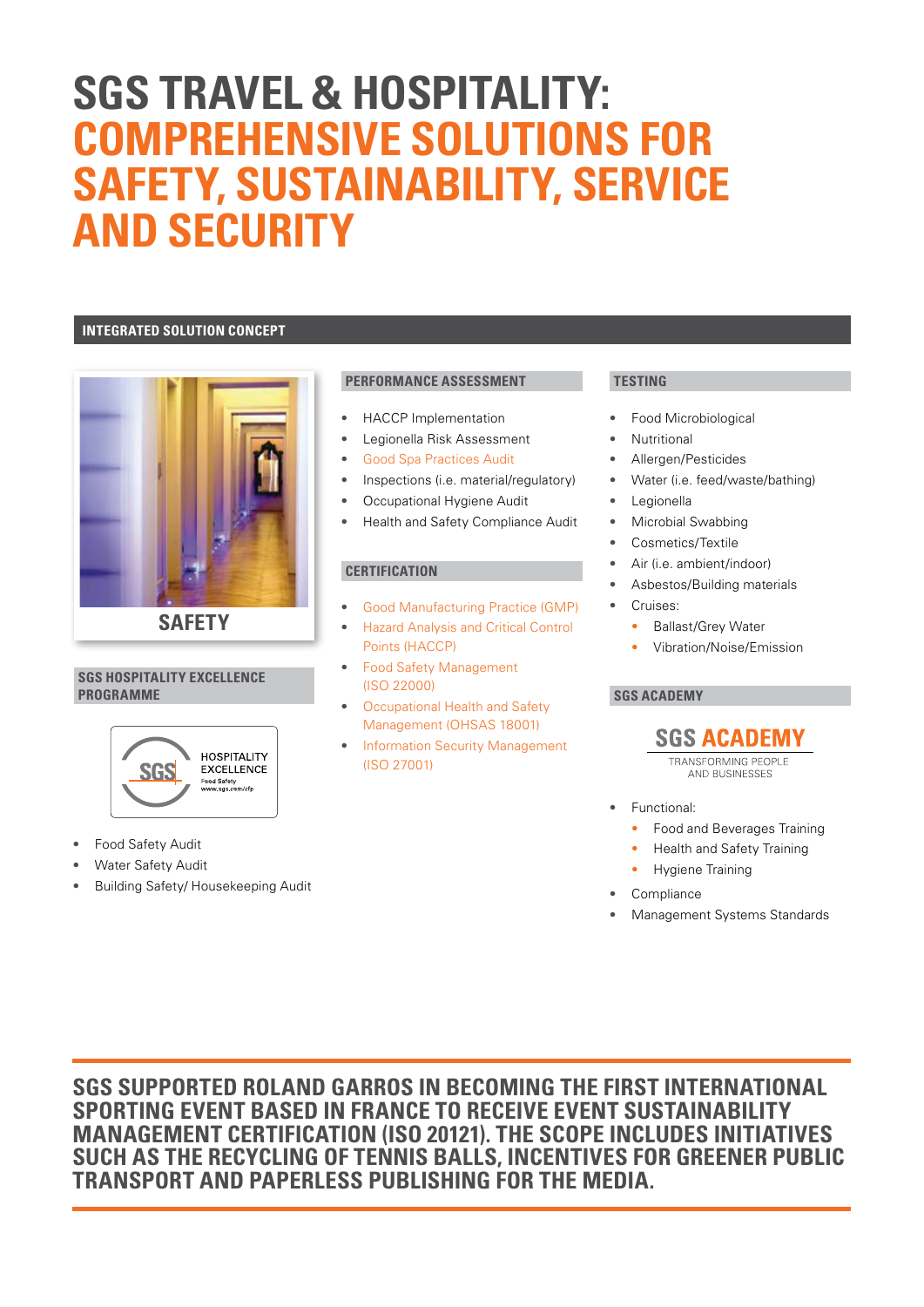

### **SUSTAINABILITY sustainability**

## **SGS GOOD ENVIRONMENTAL PRACTICES AUDIT**



## **certification testing**

- [Environmental Management](http://www.sgs.com/en/Agriculture-Food/Quality-Health-Safety-and-Environment/Environment/ISO-14001-2015-Revision.aspx)  [\(ISO 14001\)](http://www.sgs.com/en/Agriculture-Food/Quality-Health-Safety-and-Environment/Environment/ISO-14001-2015-Revision.aspx)
- [Energy Management \(ISO 50001\)](http://www.sgs.com/en/Energy/Quality-Health-Safety-and-Environment/Sustainability/Energy-Services/ISO-50001-Certification-Energy-Management-Systems.aspx)
- [Forest Stewardship Council \(FSC\)](http://www.sgs.com/en/Agriculture-Food/Forestry/Services-for-Forest-Products-and-Solid-Biofuels/Audits-Certification-and-Training/Forest-Product-Chain-of-Custody-Certification.aspx)
- Sustainable Events Management [\(ISO 20121\)](http://www.sgs.com/en/Sustainability/Management-and-Compliance/Organization-and-Events/ISO-20121-Sustainable-Events.aspx)
- [Business Continuity \(ISO 22301\)](http://www.sgs.com/en/Risk-Management/Quality-Security-and-Business-Continuity/Quality/Business-Continuity-Management/ISO-22301-Certification-Business-Continuity-Management.aspx)
- **[Green Key](http://www.greenkey.global/corporate-partners/)**

## **PERFORMANCE ASSESSMENT**

- **Energy Audit**
- Responsible Sourcing Audit
- Solutions for Credible
- Sustainability Communications
- CSR Audit
- [Social Responsibility \(ISO 26000\)](http://www.sgs.com/en/Sustainability/Social-Sustainability/Audit-Certification-and-Verification/ISO-26000-Performance-Assessment-Social-Responsibility.aspx)
- [Sustainability Report Assurance](http://www.sgs.com/en/Sustainability/Sustainability-Reporting/Sustainability-Report-Assurance-SRA.aspx)  [\(SRA\)](http://www.sgs.com/en/Sustainability/Sustainability-Reporting/Sustainability-Report-Assurance-SRA.aspx)
- Energy and Light Simulation
- Water and Ecosystem Audit
- Carbon Footprint Audit and/or Inventories
- Emissions Trading

- Water (i.e. ground/surface/waste)
- Air (i.e. ambient/indoor)
- Soil and Sediment
- Noise Vibration and Odours
- Waste Characterisation
- Building Material:
	- Life cycle
	- Characterisation

## **sgs academy**



AND BUSINESSES

- Compliance:
	- Environment Training
- Social Training
- Management Systems Standards



## **sgs service approved**



## **CERTIFICATION**

- [Quality Management \(ISO 9001\)](http://www.sgs.com/en/Agriculture-Food/Quality-Health-Safety-and-Environment/Quality/ISO-9001-2015-Revision.aspx)
- [Business Continuity \(ISO 22301\)](http://www.sgs.com/en/Risk-Management/Quality-Security-and-Business-Continuity/Quality/Business-Continuity-Management/ISO-22301-Certification-Business-Continuity-Management.aspx)

## **PERFORMANCE ASSESSMENT**

- **[Mystery Guest](http://www.sgs.com/en/Consumer-Goods-Retail/Food/Retail-and-Hospitality/Technical-Solutions/Mystery-Shopping.aspx)**
- Brand Compliance Audit
- Private Charter Assessment
- Customer Experience Management
- Standard Development
- Customer Satisfaction Management (ISO 10002)

## **sgs academy**

## **SGS ACADEMY**

TRANSFORMING PEOPLE AND BUSINESSES

- Soft Skills
- Service Quality
- Management Systems Standards

## **WHY CHOOSE SGS AS A PARTNER?**

SGS is the world's leading inspection, verification, testing and certification company. SGS is recognised as the global benchmark for quality and integrity. With more than 85,000 employees, SGS operates a network of over 1,800 offices and laboratories around the world.

Enhancing processes, systems and skills is fundamental to your ongoing success and sustained growth. We enable you to continuously improve, transforming your services and value chain by increasing performance, managing risks, better meeting stakeholder requirements and managing sustainability.

To learn more about SGS hospitality services visit [www.sgs.com/](http://www.sgs.com/travelandhospitality) [travelandhospitality](http://www.sgs.com/travelandhospitality) or contact [hospitality.global@sgs.com](mailto:HOSPITALITY.GLOBAL%40SGS.COM?subject=) for more information